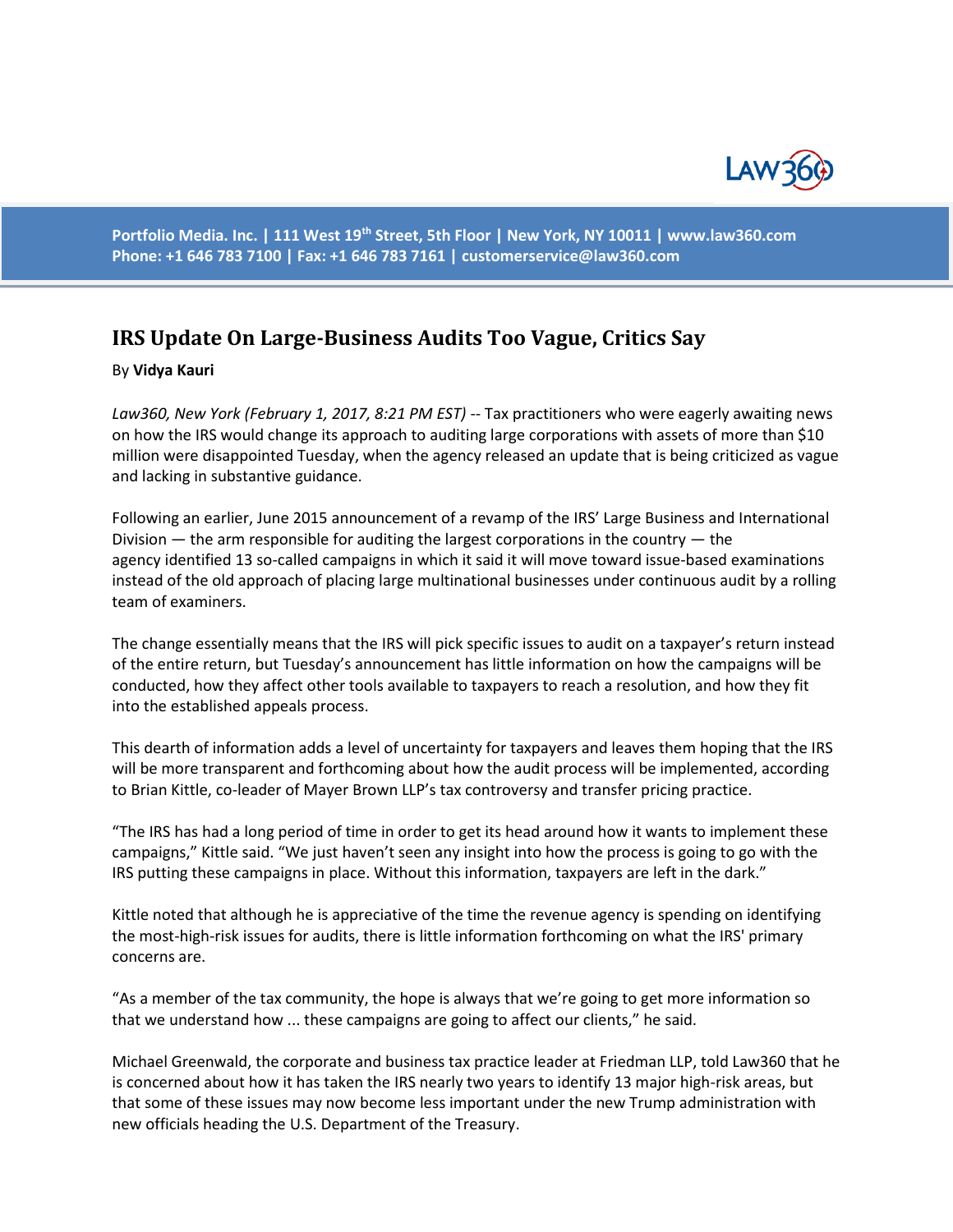"I'd like to see a lot more in the way of detail," Greenwald said. "It'll be interesting to see how effective it is. Normally, when we get an examination, it's an examination of the entire return or multiple returns. So, we're not really seeing this sort of very targeted examination."

In addition to lacking in specificity, the guidance includes new bureaucratic language that practitioners are struggling to interpret.

For example, it makes several references to "treatment streams," which could be construed as methods to ensure compliance by way of encouraging voluntary compliance, conducting outreach with industry stakeholders on issues that seem to create conflicts with the IRS, and developing new procedures and technology.

According to George Hani, the tax department chair at Miller & Chevalier Chtd., the term "treatment stream" might be intentionally vague so as not to bind the IRS on exactly how it is going to gain compliance, which could be done through other potential means such as issuing new regulations.

"The choice of the phrase treatment stream is new and purposely vague so as they have maximum flexibility to decide later exactly how they're going to address a particular area of noncompliance," Hani said.

The IRS did not return questions for clarification on the term "treatment streams."

The agency said in its announcement that its campaigns are the culmination of extensive data analysis, suggestions from IRS compliance employees and feedback from the tax community.

IRS officials have said in the past that the LB&I reorganization is motivated by budget constraints and will allow the agency to better focus its resources and improve audit practices and compliance. The structural changes involve winding down the coordinated industry case program of continuous audits, and instead targeting areas for examination based on compliance risks.

The old regime was also denounced for taking a one-size-fits-all approach that didn't adequately address marginal cases, Hani said.

Among the 13 campaigns listed, the guidance seeks to ensure compliance in related-party transactions, "basket transactions" in which taxpayers try to defer and treat ordinary income and short-term capital gain as long-term capital gain, accounting methods used by large land developers in residential communities, the reporting of S-corporation losses, repatriation structures, and the claiming of losses by U.S. distributors of goods sourced from foreign-related parties in transfer pricing structures.

The guidance also identifies the lead executives for each campaign, and the IRS said that it expects to launch more campaigns "in the coming months."

Hani said that there will likely be more targeted campaigns in the contentious area of transfer pricing, and that he expects the individual campaign executives to provide more information on how issues will be audited in their particular areas.

"Perhaps more than what they included would be nice, but the anticipation is that the individual campaigns will be the ones that are more forthcoming or charged with getting the word out about what